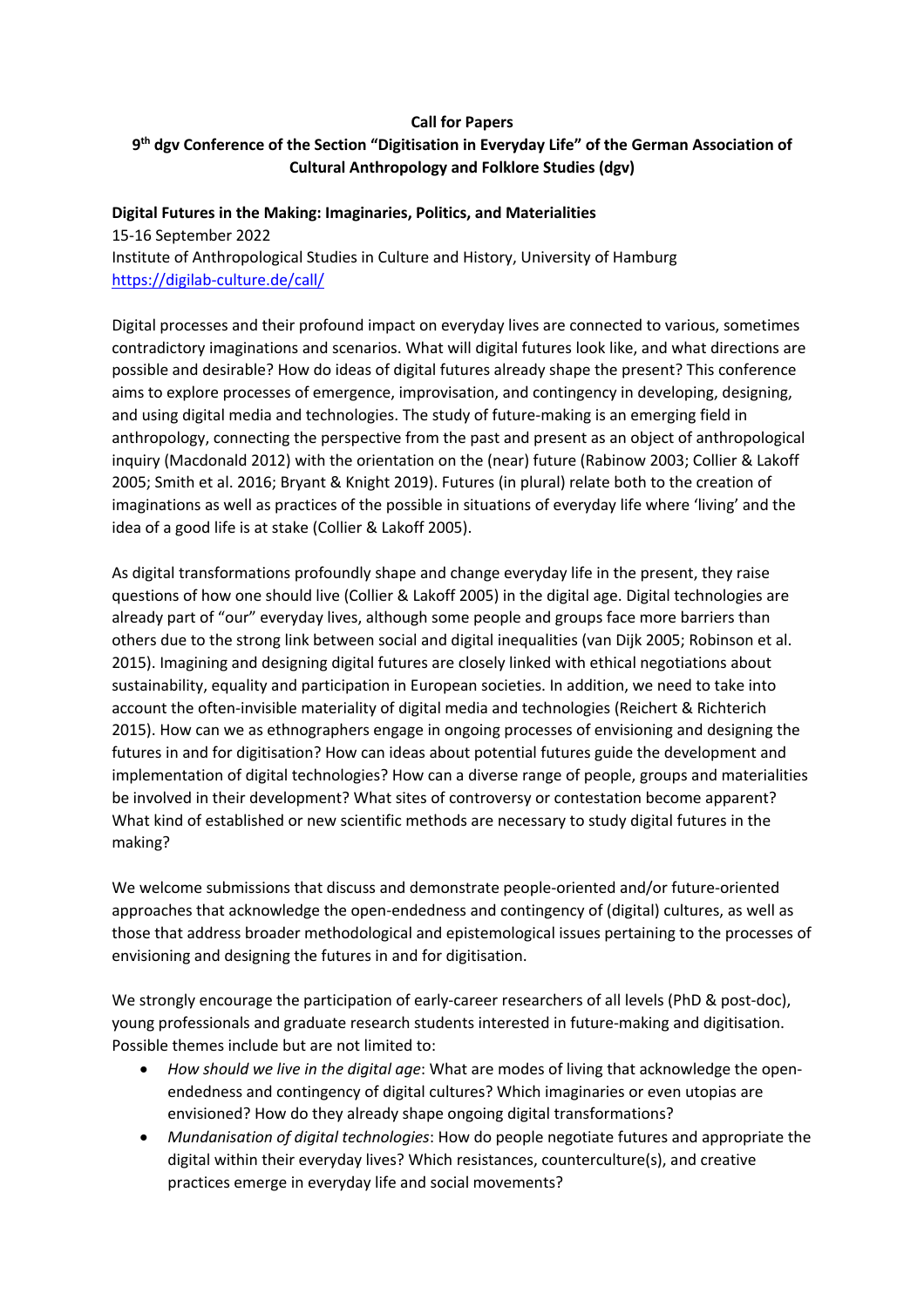- *Digital infrastructuring and materialities*: In this section, we are concerned with not only the often-hidden infrastructures (including data, code, algorithms, etc.), in which power and governmentality are embedded and materialised, but also with the profound knowledge gap that exists between platforms, institutions, and the vast majority of people that use and coproduce digital media. Furthermore, we are interested in how digital expressions, artefacts, and the stakeholders who develop them shape how digital cultures are realised.
- *Futures of digital anthropology and open science:* Digital media have also become instruments of analysis of researchers in cultural anthropology and related disciplines of technoscience. Open science poses new challenges to ethnographic research with regard to research data management, data infrastructures and ethics. How do digital technologies create new possibilities for ethnographic research and academic knowledge production itself? What challenges and ethical questions may arise for qualitative and empirical research in sensitive fields?

The conference theme seeks to address a broad spectrum of research fields, including health, naturecultures, foodways, urban and regional development, disaster studies, digital heritage and memory, dataficiation and platformisation, artificial intelligence, (academic) working and organisational cultures, cultural diversity and (flight) migration, radicalisation, participatory design, citizen science and engaged anthropology, digital methods, etc.

We welcome individual papers and panels as well as experimental workshops and transdisciplinary studios to discuss everything from ongoing research, collaborations, methodological challenges, and empirical work to new ideas. We are planning to publish the contributions resulting from this call in an international publication.

Please send a 300-word abstract (in English or German) and a short biography (in English) to mail@digilab-culture.de by 5 December 2021.

Important dates:

- The abstract submission deadline has been extended to 5th January 2022
- Notification of acceptance: by the end of February 2022
- Registration opens: 15 June 2022

While we recognise that international travel remains uncertain, we have limited our call to on-site presentations at a physical conference at the University of Hamburg. We will, however, stream keynote addresses for everyone.

Registration is required. The final conference dates will be confirmed by November 2021. A room for childcare will be provided.

Organisers: Samantha Lutz, Anna Oechslen, Hannah Rotthaus, Quoc-Tan Tran

## Literature

Bryant, R., & Knight, D. M. (2019). *The Anthropology of the Future*. Cambridge: Cambridge University Press.